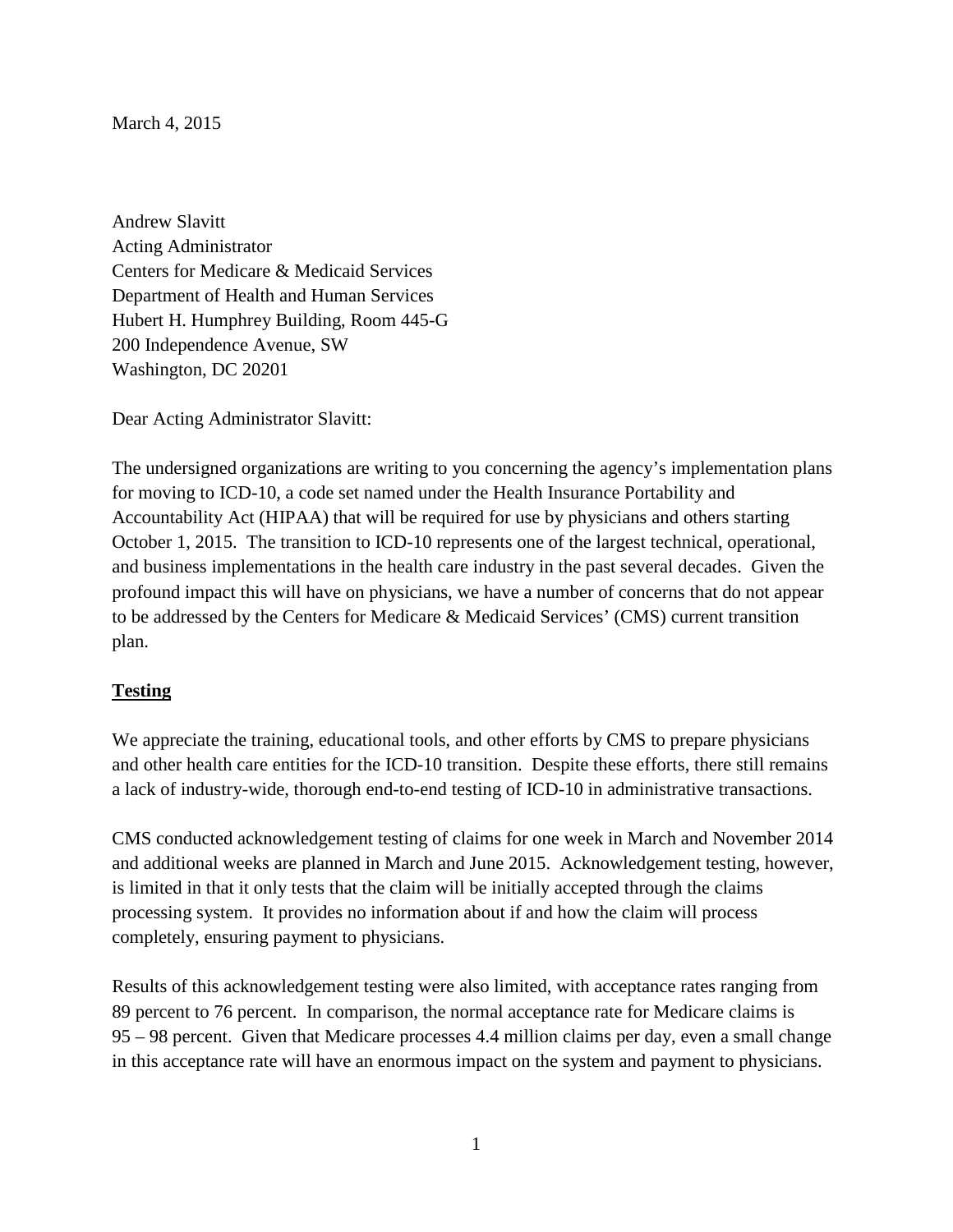It would help for CMS to explain in detail the errors that were encountered and what steps need to be taken to correct these problems.

|                                               | <b>March</b> | <b>November</b> |
|-----------------------------------------------|--------------|-----------------|
| <b>Total Number of Claims Tested</b>          | 127,000      | 13,700          |
| Participants (A/B providers)                  | 2,600        | 500             |
| Percent of overall A/B providers <sup>1</sup> | .16%         | .03%            |
| Percentage of Claims Accepted                 | 89%          | 76%             |
| Percent of overall Medicare claims            |              |                 |
| submitted annually <sup>11</sup>              | .01%         | .001%           |

#### **Table 1. Medicare Acknowledgement Testing Results**

i = According to CMS' Fast Fact, November 2014, there are 1,618,419 Medicare Part A&B providers

ii = According to CMS' Fast Fact, November 2014, there are 1,213,368,119 claims processed annually

We appreciate that CMS agreed to conduct more robust end-to-end testing in which the claim will be accepted, processed, and a remittance advice generated. We are worried, however, that the testing may not provide an accurate depiction of provider readiness given the small sample size. CMS is only planning on testing with 850 claims submitters per testing week for a total of 2,550 testers. This represents a very small fraction of all Medicare providers and an even smaller universe of claims submitted each year. In addition, because the testing participants are volunteers, it is possible that those most confident of their preparation self-selected into the testing program—so that the numbers of successful efforts are not representative.

In addition, the first week of end-to-end testing was completed the last week of January 2015 and the results of the testing were just released. The data from this testing show only a broad overview of the number of claims received (14,929), number of claims accepted (12,149), acceptance rate (81%), and partial information about the reasons and percentages of rejected claims. Again, the acceptance rate was still well below average, and we continue to be concerned about the limited scale of testing being performed. **Accordingly, we strongly urge CMS to release more detailed end-to-end testing results broken out by the type and size of providers who tested, number of claims tested by each submitter, percentage of claims successfully processed, and specific details about problems encountered.** 

# **Quality Measurement**

In addition to claim processing, questions remain about the ability to correctly collect and calculate quality data during and after the transition to ICD-10. While CMS has stated that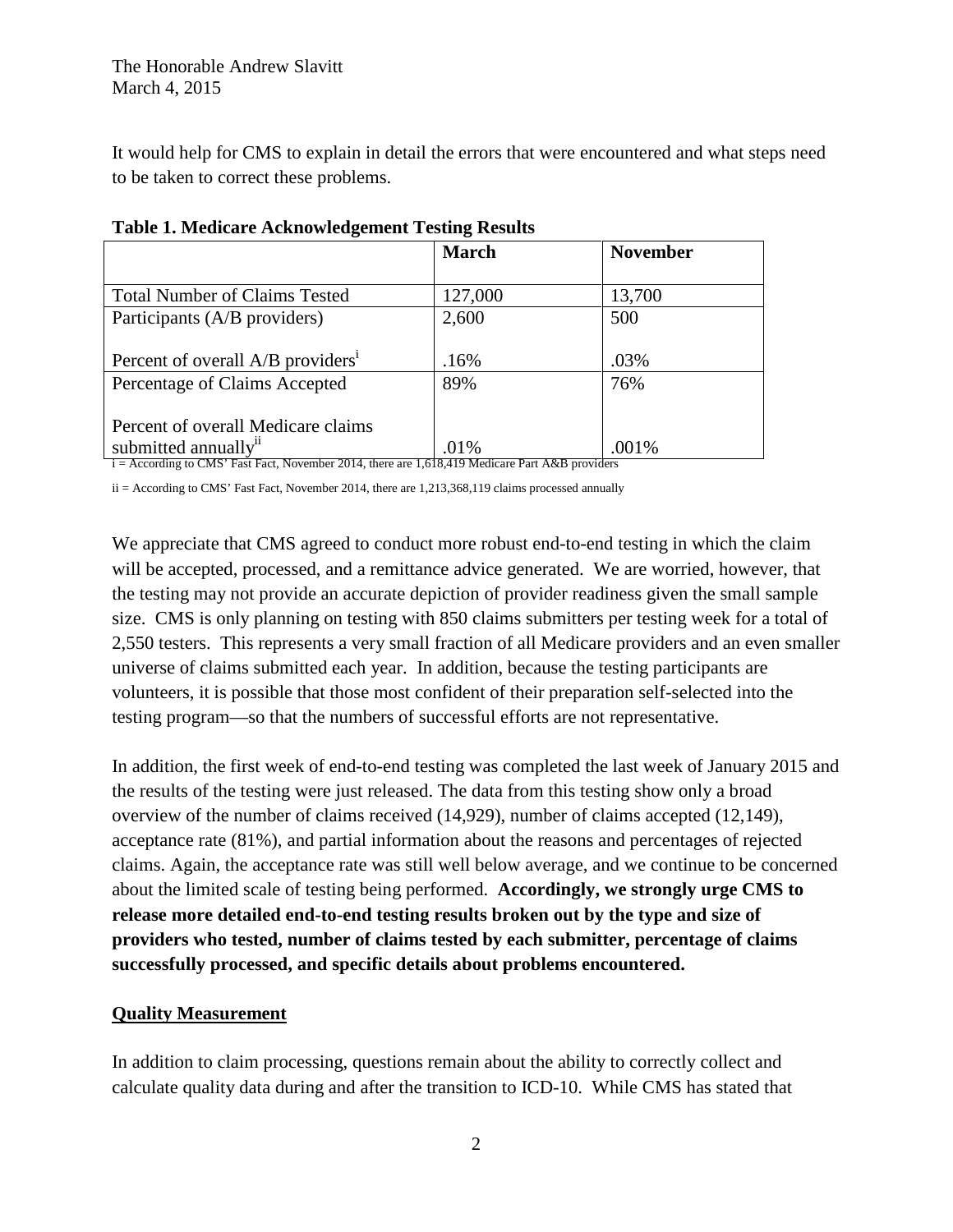quality measures have been specified for ICD-10, we foresee unintended consequences for measure denominators and measure rates due to potentially conflicting timelines. ICD-10 is scheduled to begin on October 1, 2015, but the Physician Quality Reporting System (PQRS) and Meaningful Use (MU) quality reporting periods are based on the calendar year (January 1- December 31, 2015). Many of the MU and PQRS measures capture encounters pre and post visit and will straddle the October 1 date, requiring that physicians report ICD-9 for the first segment and ICD-10 for the final portion. CMS has not discussed how it plans to address and correctly tabulate quality performance reporting metrics after the transition to ICD-10.

We are also concerned about the effects of ICD-10 on Value Based Modifier (VBM) measures, as measure calculations and associated costs will vary depending upon the utilization of ICD-9 or ICD-10. In part, the VBM formula compares how providers perform from year-to-year. Accordingly, transitioning the VBM program to the more granular ICD-10 system could significantly alter how measures are scored between the baseline and performance periods. Similarly, commercial payers also have quality reporting systems that impact physician reimbursement and ratings and are likely to be affected by the code set change.

In addition to our concerns noted above regarding testing, Medicare's end-to-end testing is not expected to evaluate the impact on quality measurement or Medicare's ability to properly calculate measures. **We strongly urge CMS to: 1) provide details on how it plans to ensure that the measure calculations for these programs are not adversely impacted by the transition to ICD-10; and 2) ensure cross-walks do not attribute increased costs to a physician's VBM score when switching to ICD-10. Any changes in measure specifications from ICD-9 to ICD-10 should demonstrate stability and be budget neutral during the transition.**

# **Risk Mitigation**

# *Contingency Plans and Advance Payments*

Previous HIPAA mandates—such as the National Provider Identifier (NPI) and the upgrade to Version 5010 transactions— resulted in significant claims processing disruptions that caused physicians to go unpaid for weeks and sometimes months. These implementations were less complex than ICD-10 and still resulted in significant disruptions.

By CMS' own analysis, one of the most significant risks to moving to ICD-10 is the likelihood for claims processing and cash flow interruptions. It is therefore vitally important that CMS is prepared with extensive contingency plans in the event that these feared disruptions occur.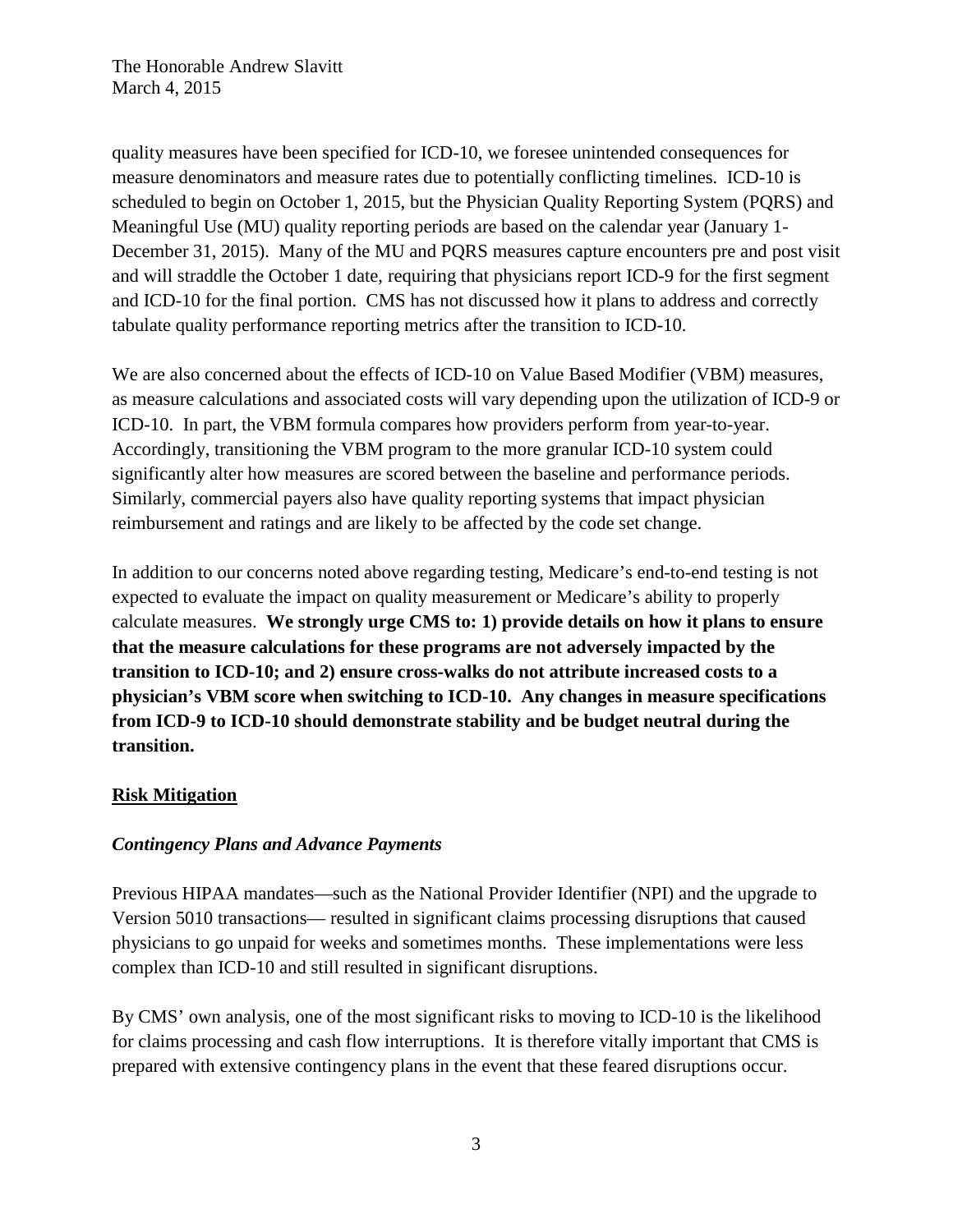In particular, we have asked CMS to help mitigate these risks by granting "advance payments" (which are nothing more than reimbursement outside of the normal claims processing system for services already rendered, such as paper checks) to physicians experiencing a dire financial hardship as a result of the change to ICD-10, particularly if the issue originates on Medicare's end. We appreciate the Administration's indication to use advance payments; however, we urge CMS to publicize and finalize this policy.

#### *Software Upgrades*

Physicians who bill Medicare are required to use a certified electronic health record (EHR); otherwise, they face a financial penalty under the MU program. The Version 2014 certified software is required to accommodate ICD-10 codes; yet, many EHR vendors were behind in delivering upgrades to physicians in 2014 to meet the MU program. There is no data that indicates when vendors will be ready to deliver the ICD-10 upgrades and what help will be available for physicians whose vendors decided not to certify to 2014. **We strongly urge CMS, together with the Office of the National Coordinator for Health Information Technology (ONC), to study this issue and make information about vendor readiness available.**

#### *Specificity of Codes and Audit Plans*

There continue to be questions in the physician community concerning the specificity of codes required for inclusion on Medicare claims following the transition to ICD-10.CMS officials have stated that, absent indications of potential fraud or intent to purposefully bill incorrectly, CMS will not instruct its contractors to audit claims to verify that the most appropriate ICD-10 code was used.There is also general concern about how physicians will be audited as they learn to use the new code set. **We urge CMS to: 1) confirm and broadly educate stakeholders and contractors that claims will not be audited simply for code specificity; and 2) to instruct contractors that they are prohibited from engaging in audits that are only predicated on code specificity.** 

#### **Conclusion**

By itself, the implementation of ICD-10 is a massive undertaking. The undersigned organizations remain gravely concerned that many aspects of this undertaking have not been fully assessed and that contingency plans may be inadequate if serious disruptions occur on or after October 1. Furthermore, physicians are being asked to assume this significant change at the same time they are being required to adopt new technology, re-engineer workflow, and reform the way they deliver care—all of which are challenging their ability to care for patients and make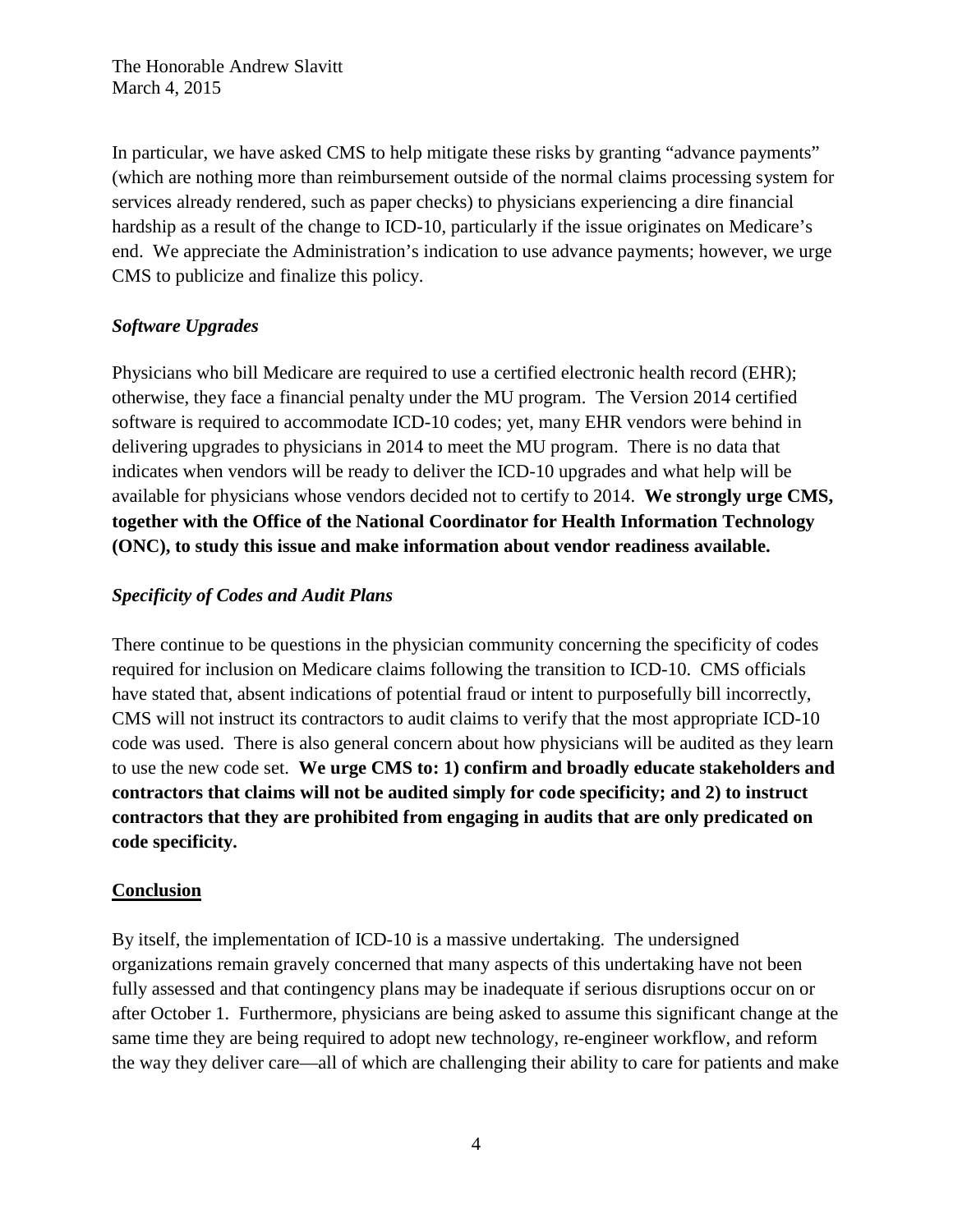investments to improve quality. We appreciate the opportunity to offer this perspective and these recommendations and look forward to further dialogue on this issue.

Sincerely,

American Medical Association American Academy of Allergy, Asthma & Immunology American Academy of Dermatology American Academy of Emergency Medicine American Academy of Facial Plastic and Reconstructive Surgery American Academy of Family Physicians American Academy of Neurology American Academy of Ophthalmology American Academy of Otolaryngic Allergy American Academy of Otolaryngology— Head and Neck Surgery American Association of Clinical Endocrinologists American Association of Hip and Knee Surgeons American Association of Neurological Surgeons American Association of Neuromuscular & Electrodiagnostic Medicine American Association of Orthopaedic Surgeons American Clinical Neurophysiology Society American College of Cardiology American College of Chest Physicians American College of Mohs Surgery American College of Occupational and Environmental Medicine American College of Osteopathic Internists American College of Osteopathic Surgeons American College of Physicians American College of Radiology American College of Rheumatology American College of Surgeons American Congress of Obstetricians and Gynecologists American Geriatrics Society American Orthopaedic Foot & Ankle Society American Osteopathic Association American Society for Clinical Pathology American Society for Dermatologic Surgery Association American Society for Gastrointestinal Endoscopy American Society for Radiation Oncology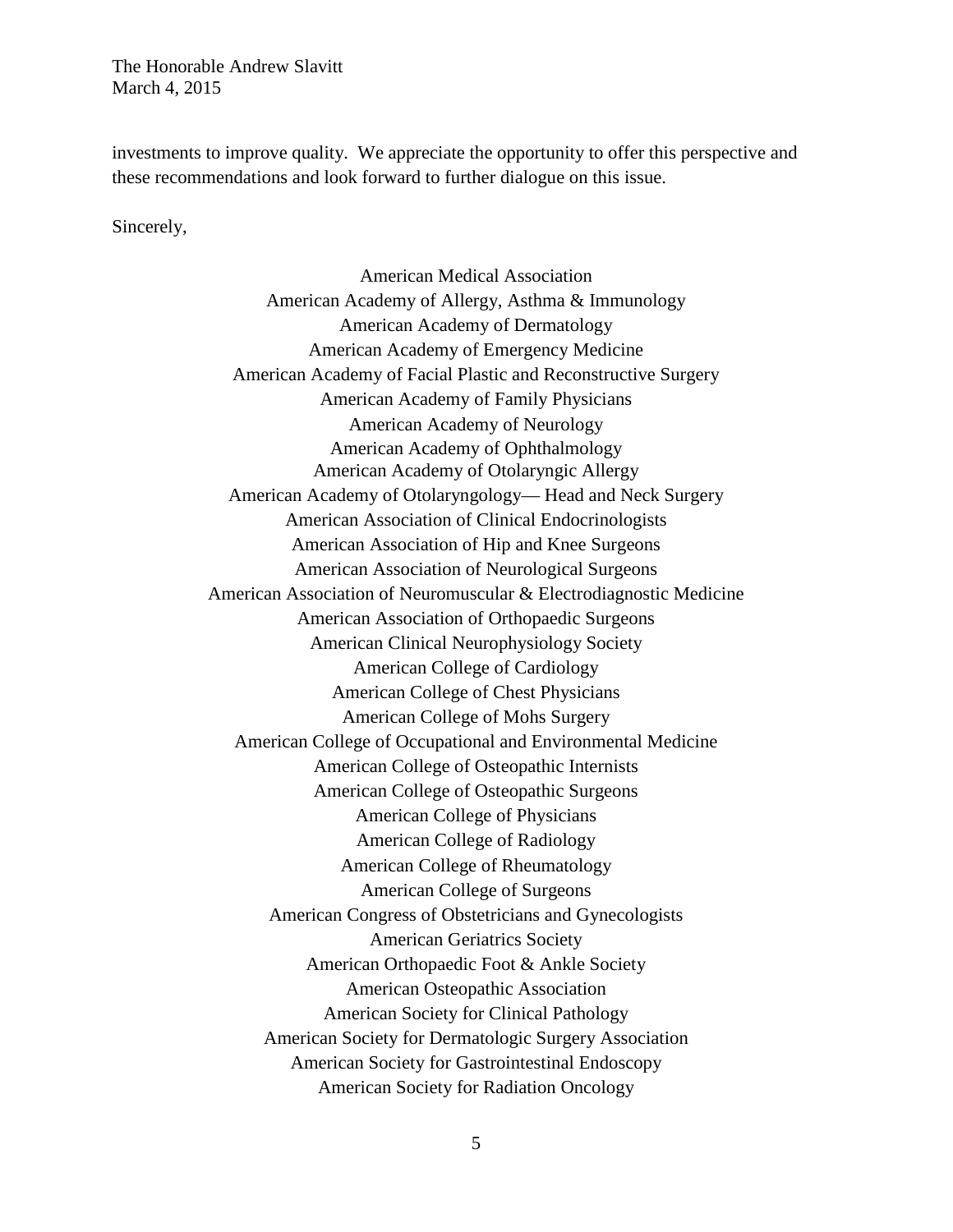> American Society for Surgery of the Hand American Society of Anesthesiologists American Society of Cataract and Refractive Surgery American Society of Cytopathology American Society of Dermatopathology American Society of Hematology American Society of Interventional Pain Physicians American Society of Retina Specialist American Urological Association College of American Pathologists Congress of Neurological Surgeons Heart Rhythm Society International Society for the Advancement of Spine Surgery Medical Group Management Association National Association of Medical Examiners North American Spine Society Renal Physicians Association Society of Interventional Radiology Society of Thoracic Surgeons

> > Medical Association of the State of Alabama Arizona Medical Association Arkansas Medical Society California Medical Association Colorado Medical Society Connecticut State Medical Society Medical Society of Delaware Medical Society of the District of Columbia Florida Medical Association Inc Medical Association of Georgia Hawaii Medical Association Idaho Medical Association Illinois State Medical Society Indiana State Medical Association Iowa Medical Society Kansas Medical Society Kentucky Medical Association Louisiana State Medical Society Maine Medical Association

> > > 6